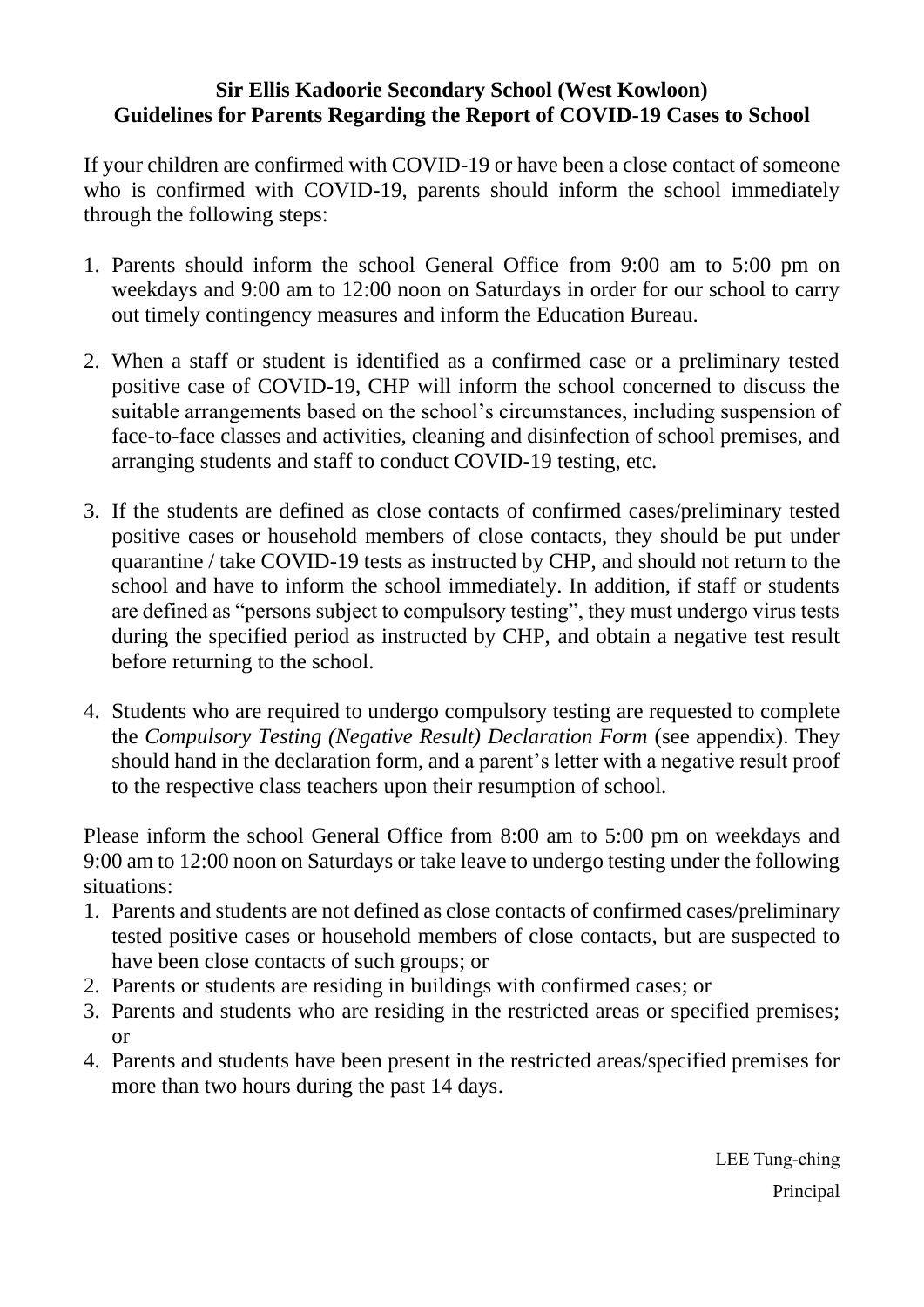## 官立嘉道理爵士中學(西九龍)

## 新冠肺炎疫情

#### 家長與學校之通報機制

如學生一經證實染上 2019 冠狀病毒病或學生被衛生署界定為 2019 冠狀病毒病確 診個案的「密切接觸者」,處理步驟如下:

- 1. 請家長於星期一至五(8:00 a.m.-5:00 p.m.)及星期六(9:00 a.m.-12:00 noon) 即時致電本校校務處,以便學校及時採取應變措施及通知如教育局。
- 2. 根據衛生防護中心的指引,假若學校不幸有教職員或學生家長接獲通知為「確 診」或「初步確診」個案,衛生防護中心會通知學校處理方法,學校也會根 據有關指引作出相應的安排,包括以通告方式通知全校有關停止面授課堂及 進行全面消毒工作。
- 3. 依照衛生防護中心最新指引(預防 2019 冠狀病毒病給學校的健康指引-2021 年11月30日更新版),指出如學生被界定為「確診」/「初步確診」個案 的「密切接觸者」的同住成員,必須按衛生防護中心的指 示進行檢疫/檢測,切勿回校。此外,如職員(包括校車司機及職員)、其 他校內工作人員(例如維修人員、義務工作人員)或學生須作強制檢測,必 須按指示進行檢測,並在獲得陰性檢測結果後才能回校。
- 4. 如學生需要進行強制檢測,請家長於學生接受檢測後,必須先填妥「強制檢 測陰性報告申報表」(見附件),於返校時由學生將申報表連同陰性檢測報告 及請假信交予其班主任。

如有下列情況,請家長於星期一至五 (8:00 a.m.-5:00 p.m.)及星期六 (9:00 a.m.-12:00 noon)致電校務處通報或告假進行檢測,以策安全。

- 1. 家長或學生沒有被列為「密切接觸者」或「確診者」,但懷疑曾經接觸「密 切接觸者」;或
- 2. 家長及學生與確診者於同座居住;或
- 3. 家長及學生居住之大廈被政府設定為檢疫區域(封區範圍);或
- 4. 家長及學生曾到過確診者到訪的地點。

# 李東青校長